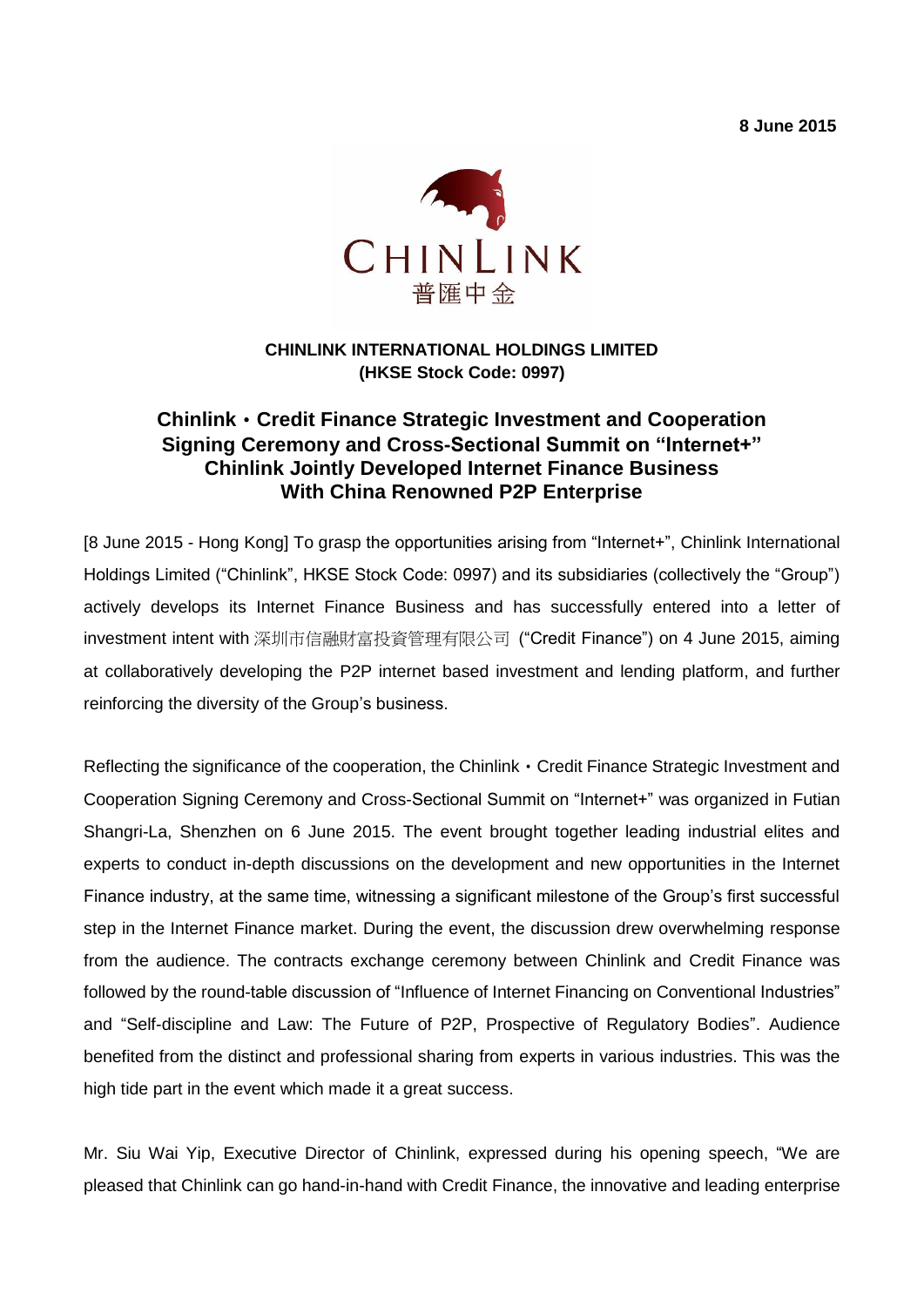in the Internet Finance market to develop P2P business. Credit Finance's P2P online financing platform [\(www.xinrong.com\)](http://www.xinrong.com/) is one of the best online financing platforms amongst its peers. Its diversified product portfolio, high-end R&D capabilities, exhaustive risk management, comprehensive financial management system and customer services have provided millions of investors and financing parties with excellent financing solutions. Meanwhile, being a unique supply chain financial logistics services provider, Chinlink has to be forward looking in the adaptation of online financing solutions to complement with our existing financial setups. Riding on the upcoming trend of "Internet+", internet information technology has gradually been applied to conventional industries. With Credit Finance's experience in the P2P industry, the Group believes that the strategic cooperation can fully enhance and enrich the Group's strategic layout in developing the internet finance business, thus bringing in new growth strategies to the Group's business"

Mr. Qi Yang, Chairman of Credit Finance, also expressed his anticipation towards the collaboration, "To Credit Finance, the collaboration with Chinlink, a listed company in the Main Board of Hong Kong Stock Exchange, can bring in various benefits to our P2P platform. With strong cash flow from Chinlink, Credit Finance can fine-tune our P2P system and strengthen our competitiveness amongst our peers. Furthermore, with Chinlink's new investment to Credit Finance, this can enhance our brand's value as well as provide our investors' full confidence. Both parties can also lower the operational cost and have better control in risk management through such valuable cooperation and consolidation, with a goal to complement advantages of both parties and achieve a win-win situation."

Chinlink has been keeping up with the development pace of the industry, in which we are dedicated to deepen and expand the Group's finance, logistics and e-commerce businesses from different perspectives, in order to create synergies among each business sectors. As one of the core growth drivers of the Group, the Group has always attached great importance to the development and the diversity of the finance business. Following the success of our newly launched finance lease company in May this year, the Group takes a step further to develop P2P business with Credit Finance, extending the finance business from offline to an online platform. The Group also hopes to reinforce our business strength in the long-run, as well as enhances the Group's national brand awareness beyond the constraints of geographical and time boundaries. Looking ahead, we will continue to seek and explore various business opportunities, with a view to further capture development potentials from each business segment.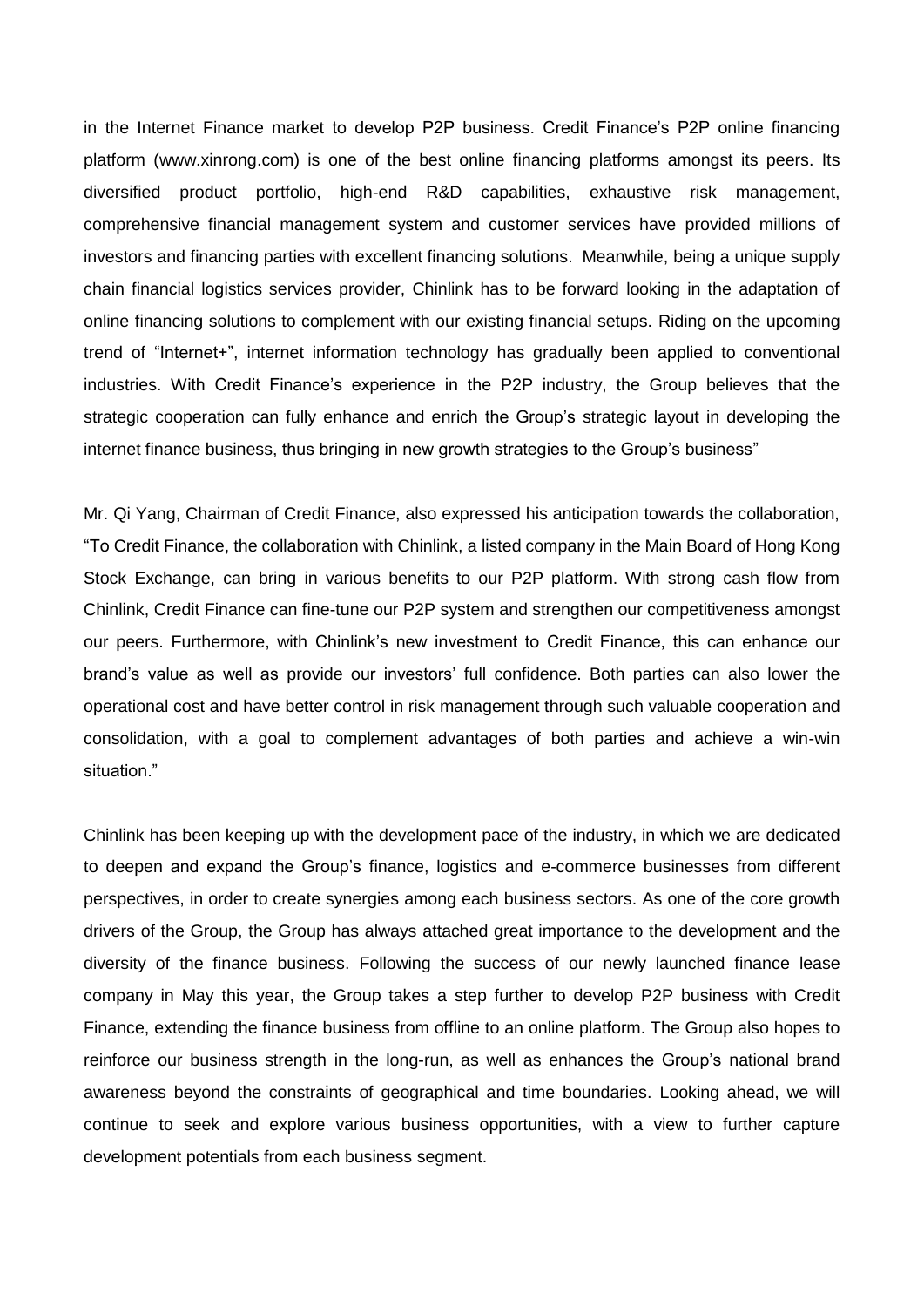

Mr. Siu Wai Yip (Left), the Executive Director of Chinlink International Holdings Limited and Mr. Li Bin (Right), the Chief Information Officer of 深圳市信融財富投資管理有限公司 exchanged the Letter of Investment Intent on Proposed Subscription, symbolized the coherent cooperation on P2P business in future.

*– End –*

#### **About Chinlink International Holdings Limited**

Chinlink International Holdings Limited is a listed company on the Main Board of Hong Kong Stock Exchange (Stock Code: 0997). Chinlink engages in the business of Interior Decoration Work and Trading of Furniture and Fixtures in Hong Kong and Macau. Chinlink also serves as a Supply Chain Financial Logistics service provider and is committed to develop the three main businesses of Finance, Logistics and E-commerce in China bringing one-stop solutions to customers. For business particulars, please visit [www.chinlinkint.com.](http://www.chinlinkint.com/)

#### 有關深圳市信融財富投資管理有限公司 **(Chinese Version only)**

深圳市信融財富投資管理有限公司成立於 2012 年 3 月 · 由多名金融界、全球領先互聯網企業以及一流 的第三方支付企業的資深人士聯合創辦。公司總部位於深圳,擁有完整的産品、研發、風控、財務以 及客服等職能體系,是一家具備優秀的自主研發能力的金融創新型企業。旗下信融財富平台 (www.xinrong.com) 爲國內知名的互聯網金融平台, 其旨在通過爲投資人提供低風險、收益率適中的 投資理財服務,幫助其實現資産的穩健值;同時,通過爲融資方高效解决資金需求,幫助其改善生産 和生活。